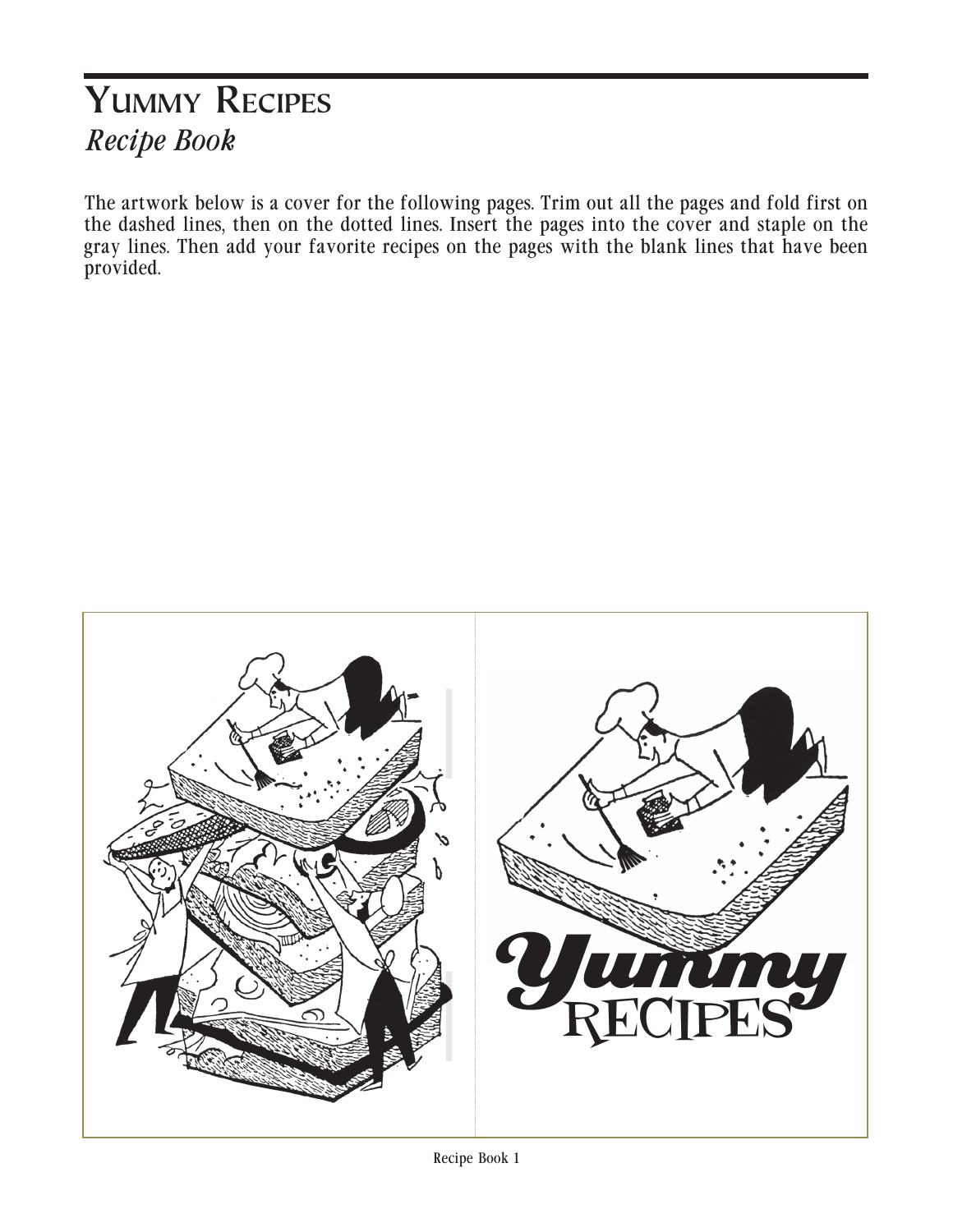## $u$ noo $\mathbf{h}_d$ , hooof Ingredients

puoped poddod *uivid* sdno 71 sinured sdno  $\zeta$ 1 3/4 cups semisweet chocolate chips 1 cup corn syrup 1911 qubiter

Preheat the oven to 300 degrees F. Pour pop-<br>Preheat the oven to 300 degrees F. Pour popcorn and peanuts into a large, greased roasting pan. In a saucepan, combine the chocolate, syrup and butter. Place over low heat and cook, stirring until the mixture is smooth and just beginning to boil. Remove from heat and pour over the popcorn mixture. Bake for 35–40 minutes, stirring every 10 minutes. Line a large cookie sheet with waxed paper. Dump cooked mixture onto the cookie sheet, cool, then break

into clumps to serve.

Instructions Preheat oven to 350 degrees F. Line muffin tins with 12 paper baking cups. Place a vanilla wafer in each one. Then in a medium mixing bowl beat cream cheese until fluffy. Add eggs, lemon juice, and sugar. Beat until smooth and thoroughly combined. Fill each baking cup 2/3 full with cream cheese mixture. Bake in preheated oven for 15 to 17 minutes. Cool on a rack. Top with fruit pie filling.

Mini Cheesecakes

2 tablespoons lemon juice

21 ounces cherry pie filling

16 ounces cream cheese, softened

12 vanilla wafers

 $\mu$ 8 ans dno  $\frac{\xi}{\zeta}$ 

Ingredients

 $s\bar{s}\bar{s}$  $\bar{s}$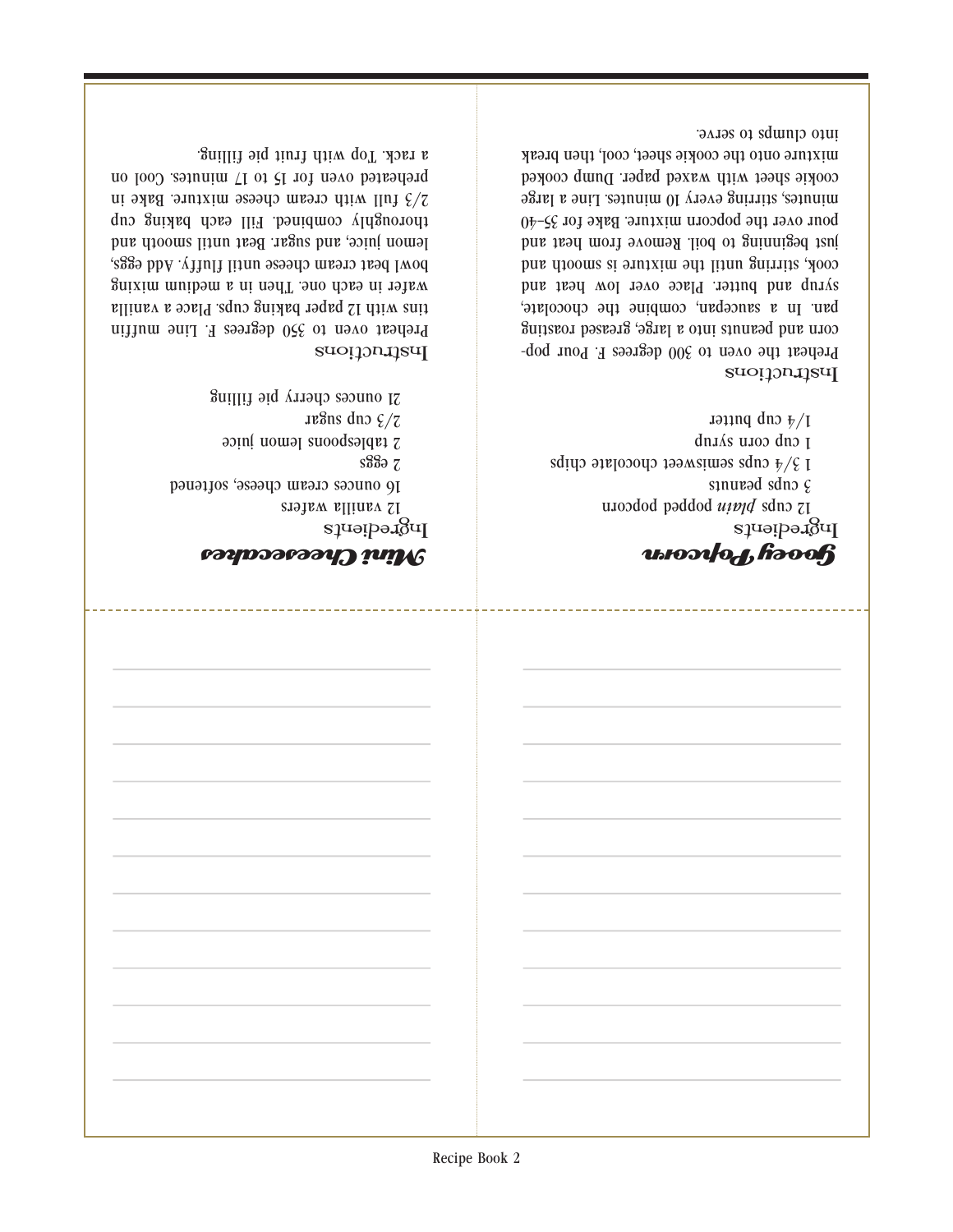### Mini Pizzas  $\operatorname{supp}$ r $\operatorname{supp}$

Whole wheat pita Cheese slices Cherry tomatoes or tomato slices

#### Instructions

Place your pita on a microwave-safe plate. Add the cheese slices and tomatoes to the pita. Heat in microwave for 30 seconds. Cut the pizza into 4 slices and serve.

## $\boldsymbol{\mathit{log}}$ n voorn $\boldsymbol{\mathit{G}}$

Ingredients 2 celery sticks Raisins Cream cheese or peanut butter

#### Instructions

Wash the celery and using a paring knife cut it into 4 pieces (about 5 inches long) on the cutting board. Spread cream cheese or peanut butter on the celery sticks. Add raisins.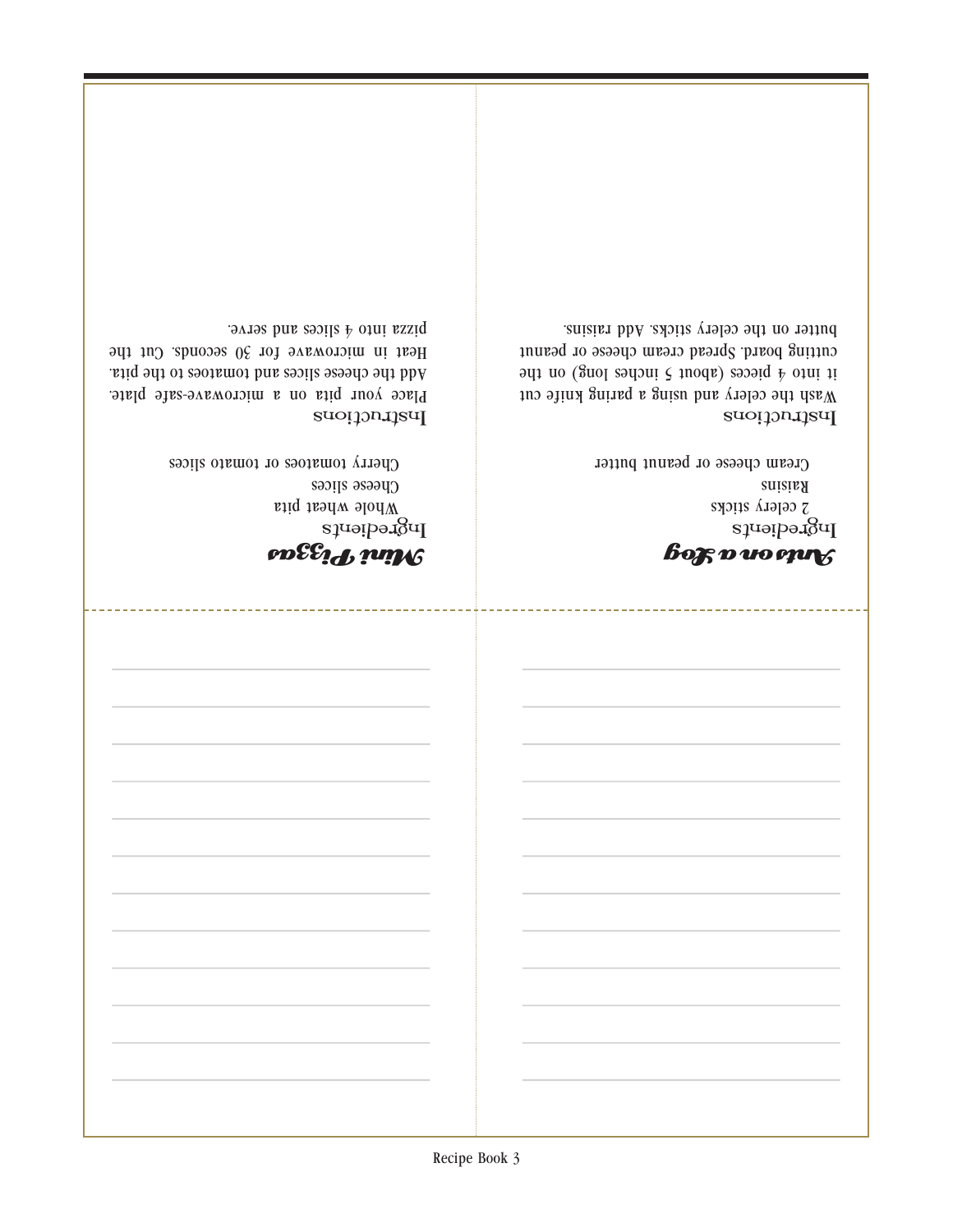## mpm*d*

Ingredients Vanilla yogurt Mixed Fruit (strawberries, bananas, and berries) Honey Chocolate chips Tall glass

#### Instructions

Fill the glass about halfway with yogurt and the rest of the glass with mixed fruit. Drizzle honey on top and use a tablespoon to mix everything together. Garnish with a handful of chocolate chips.

## port of the substant

Ingredients Cream cheese 2 slices of cold cuts 1 whole wheat wrap

#### Instructions

Spread cream cheese on the wrap and then add the cold cuts. Boll the stuffed wrap into a tight roll. Cut the roll into 8–10 pieces (each piece should be about 2 inches wide).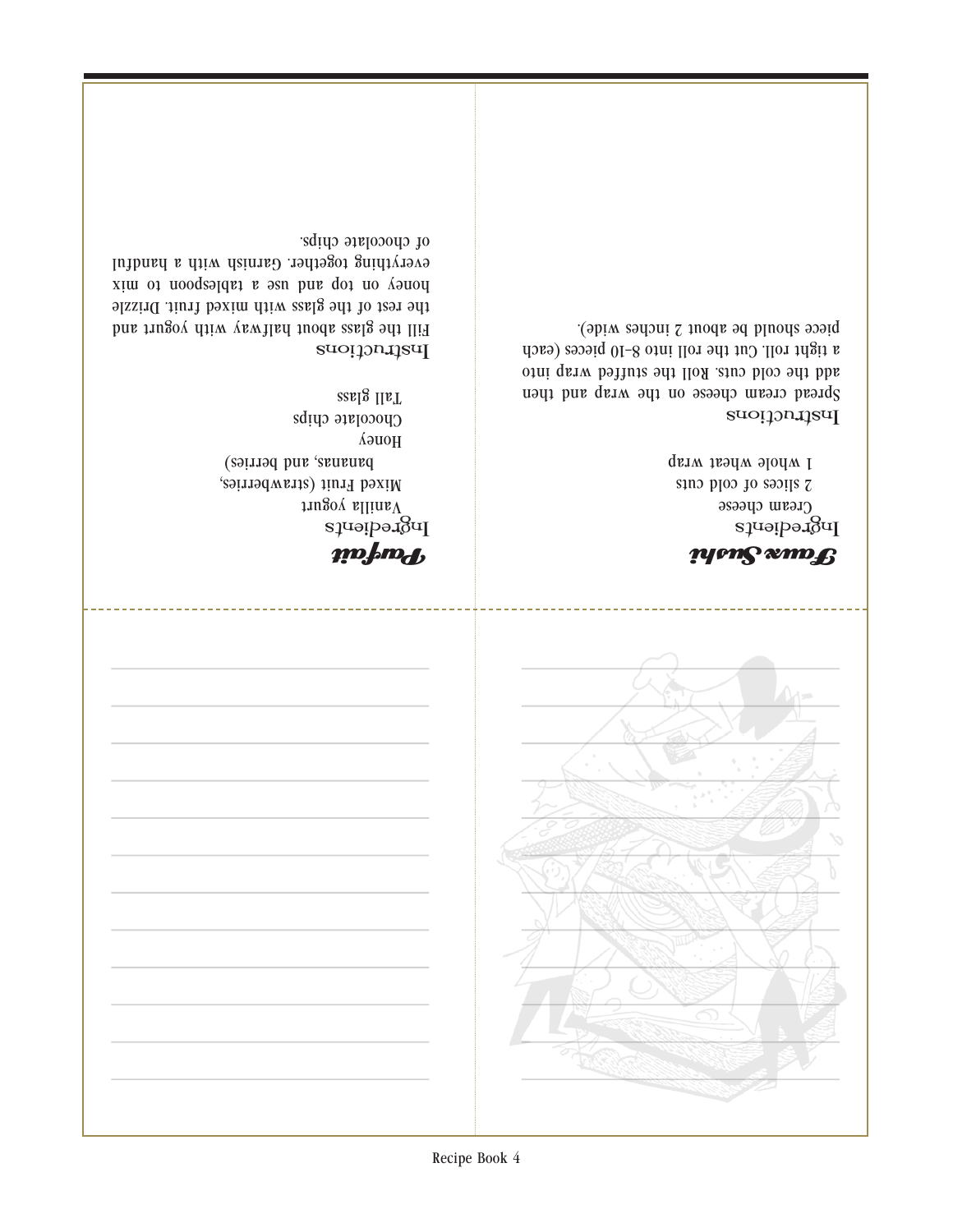